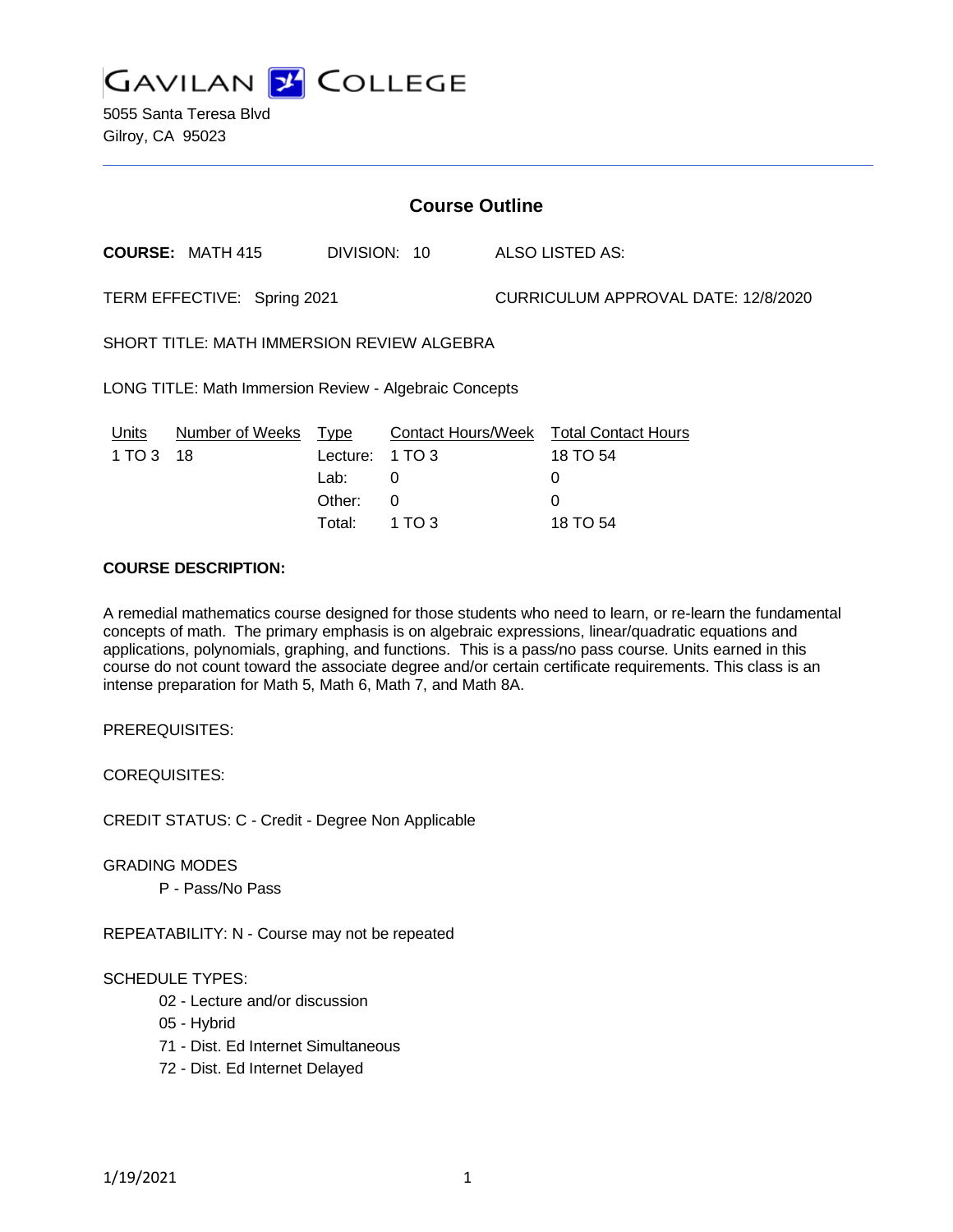### **STUDENT LEARNING OUTCOMES:**

By the end of this course, a student should:

1. Identify and analyze functions and find their domains and ranges.

2. Analyze and solve linear equations in one and two variables

3. Identifying and evaluating line slope and interpreting meaning of slope and y-intercept in the context of real world problems

4. Solve a variety of problems involving applications of linear and quadratic functions

5. Identify and solve quadratic equations.

6. Graph linear and non-linear relations and utilize the graph in problem solving.

### **CONTENT, STUDENT PERFORMANCE OBJECTIVES, OUT-OF-CLASS ASSIGNMENTS**

Curriculum Approval Date: 12/8/2020

1 Unit Class:

4 hours

Content: Fractions, percentages, solving real life problems involving percentages

Student Performance Objectives (SPO): Students will be able to complete operations with common fractions and

rational expressions, convert percents to decimals to fractions, fractions to percents and vice versa. Students will be able

to set up proportions to solve real live percentage problems.

5 Hours

Content: Solving linear equations and formulas, solving real life problems based on linear equations Student Performance Objectives (SPO): Students will be able to evaluate formulas, solve a wide variety of linear equations, and solve real life problems using linear equations

7 Hours

Content: Solving linear equations in two variables, Cartesian system of coordinates, graphing linear and non-linear relations,

collecting data and working with data

Student Performance Objectives (SPO): Students will be able to solve linear equations with two variables, to plot point based on

given relations, create graphs representing real life problems, collect data and analyze graph based on these data.

2 hours

Final Exam

2 Unit Class:

Covers all the topics of 1 unit class plus:

9 Hours

Content: Slopes, intercepts, equations of a line, applications

Student Performance Objectives (SPO): Students will be able to find the equation of a line, solve application problems.

9 Hours

Content: Functions, inverse functions, domains and ranges of the relations, inverse functions, compositions of the functions

Student Performance Objectives (SPO): Students will be able to identify the function, find the domain and the range, given two functions f and g, find f+g, f-g, and fg as well as composite functions.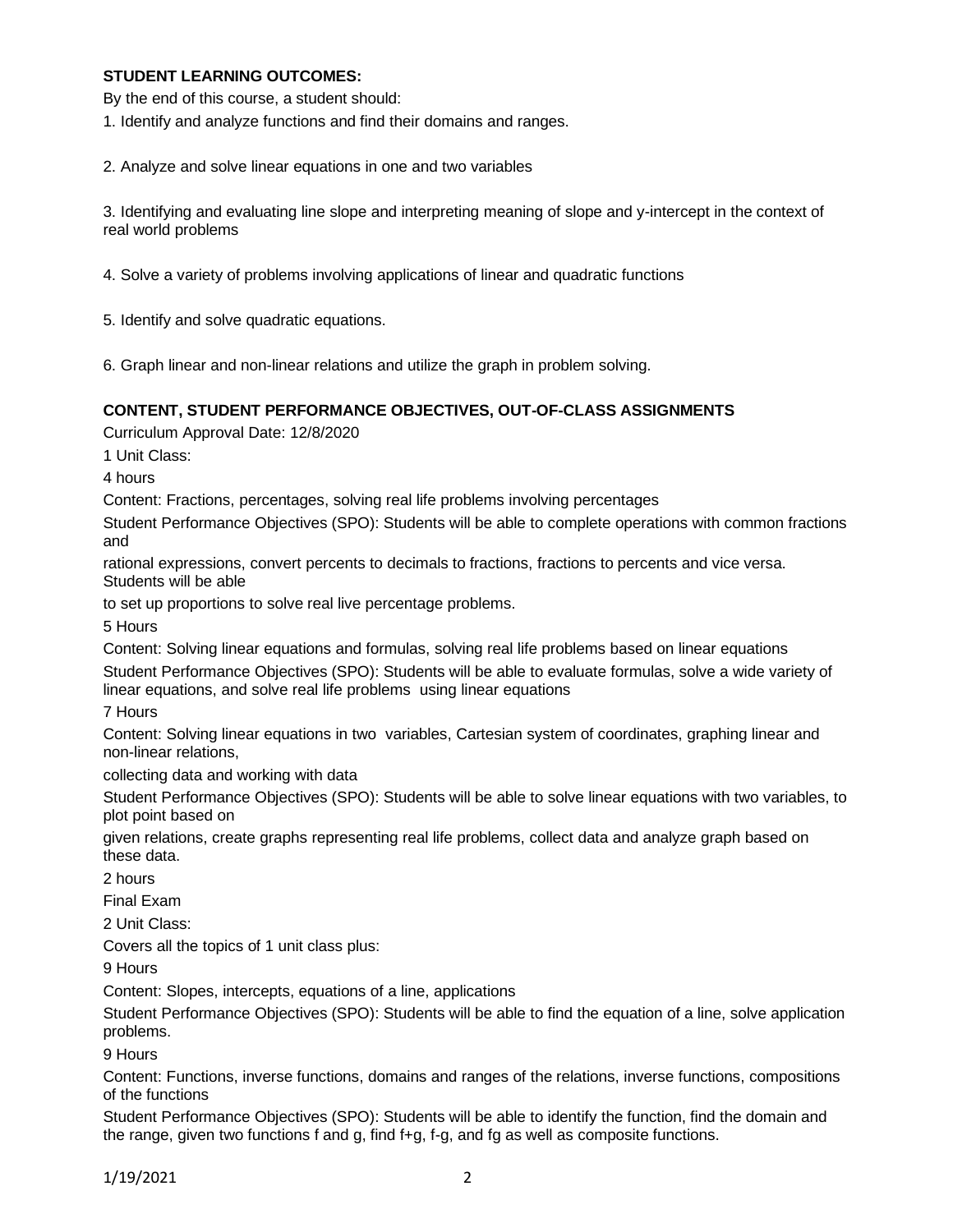3 Unit Class

Covers all the topics of 2 Unit class plus:

6 Hours

Content: Solving systems of equations in two and three variables and applications

Student Performance Objectives (SPO): Students will be able to solve systems of equations using graphing, substitution, and elimination, and solve application problems involving systems of equations.

6 Hours

Content: Operations with polynomials

Student Performance Objectives (SPO): Students will be able to add, subtract, divide, and multiply polynomials.

6 Hours

Content: Factoring polynomials

Student Performance Objectives (SPO): Students will be able to factor any polynomial using grouping, special products, factoring out the common factor.

## **METHODS OF INSTRUCTION:**

Lectures, group work

# **OUT OF CLASS ASSIGNMENTS:**

Required Outside Hours: 36

Assignment Description:

1 unit

- 1. Analyze and study pertinent text material, solved examples and lecture notes.
- 2. Apply principles and skills covered in class by solving regularly-assigned homework problems.
- 3. Regularly synthesize course materials in preparation for exams.

Required Outside Hours: 72

Assignment Description:

2 units

- 1. Analyze and study pertinent text material, solved examples and lecture notes.
- 2. Apply principles and skills covered in class by solving regularly-assigned homework problems.

3. Regularly synthesize course materials in preparation for exams.

Required Outside Hours: 108

Assignment Description:

3 units

- 1. Analyze and study pertinent text material, solved examples and lecture notes.
- 2. Apply principles and skills covered in class by solving regularly-assigned homework problems.

3. Regularly synthesize course materials in preparation for exams.

# **METHODS OF EVALUATION:**

Problem-solving assignments Percent of total grade: 90.00 % Homework problems, in-class group work Objective examinations Percent of total grade: 10.00 % In-class exams, quizzes